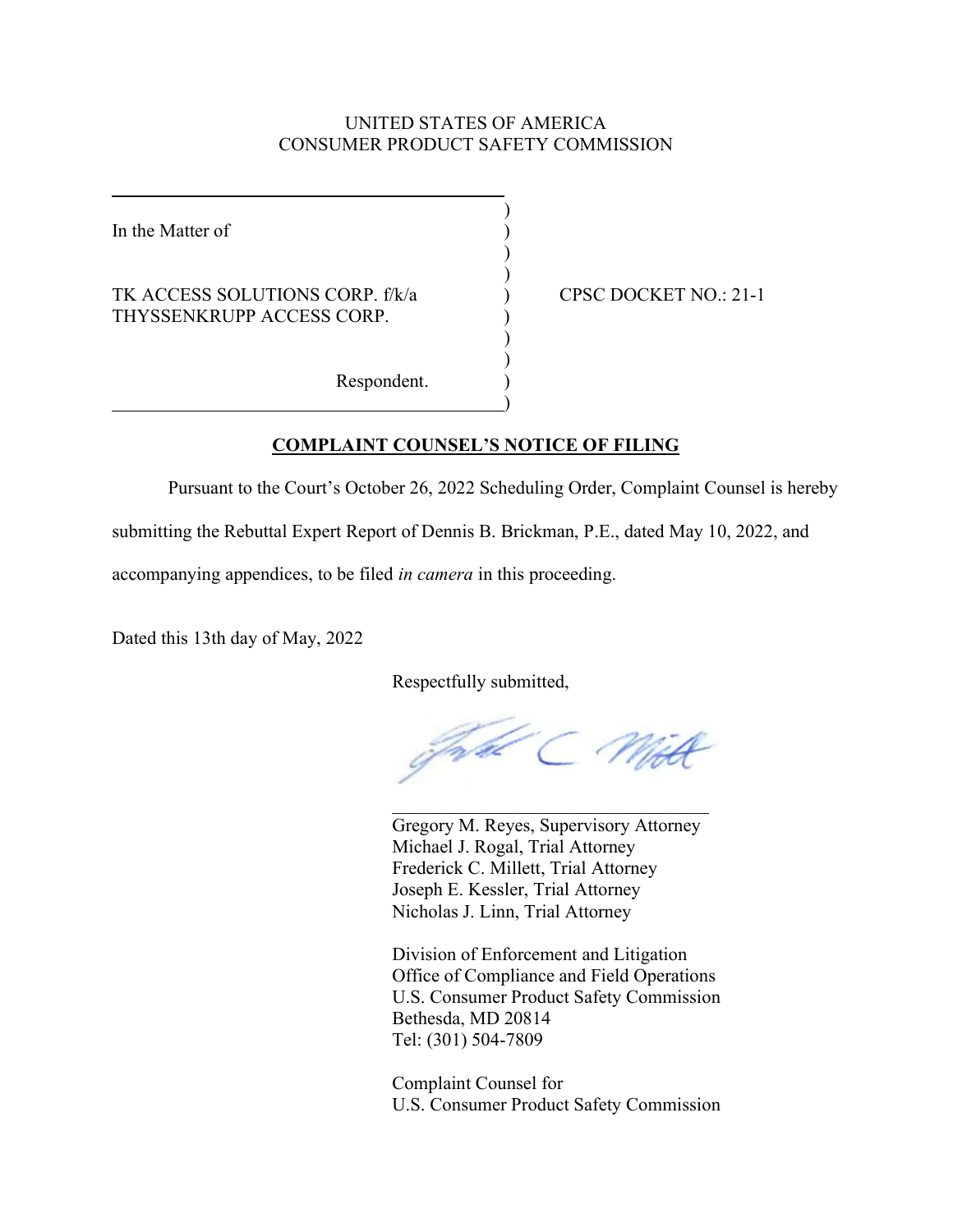## CERTIFICATE OF SERVICE

I hereby certify that on May 13, 2022, I served Complaint Counsel's Notice of Filing and the Rebuttal Expert Report of Dennis B. Brickman, P.E., dated May 10, 2022, as follows:

By email to the Secretary:

 Alberta E. Mills Secretary U.S. Consumer Product Safety Commission 4330 East West Highway Bethesda, MD 20814 Email: AMills@cpsc.gov

By email to the Presiding Officer:

 Presiding Officer c/o Alberta E. Mills Secretary U.S. Consumer Product Safety Commission 4330 East West Highway Bethesda, MD 20814 Email: AMills@cpsc.gov

By email to Counsel for Respondent:

Sheila A. Millar Steven Michael Gentine Eric P. Gotting Taylor D. Johnson Anushka N. Rahman Keller and Heckman LLP 1001 G Street, NW, Suite 500 West Washington, DC 20001

Email: millar@khlaw.com gentine@khlaw.com gotting@khlaw.com johnsont@khlaw.com rahman@khlaw.com

Michael J. Garnier Garnier & Garnier, P.C. 2579 John Milton Drive Suite 200 Herndon, VA 20171